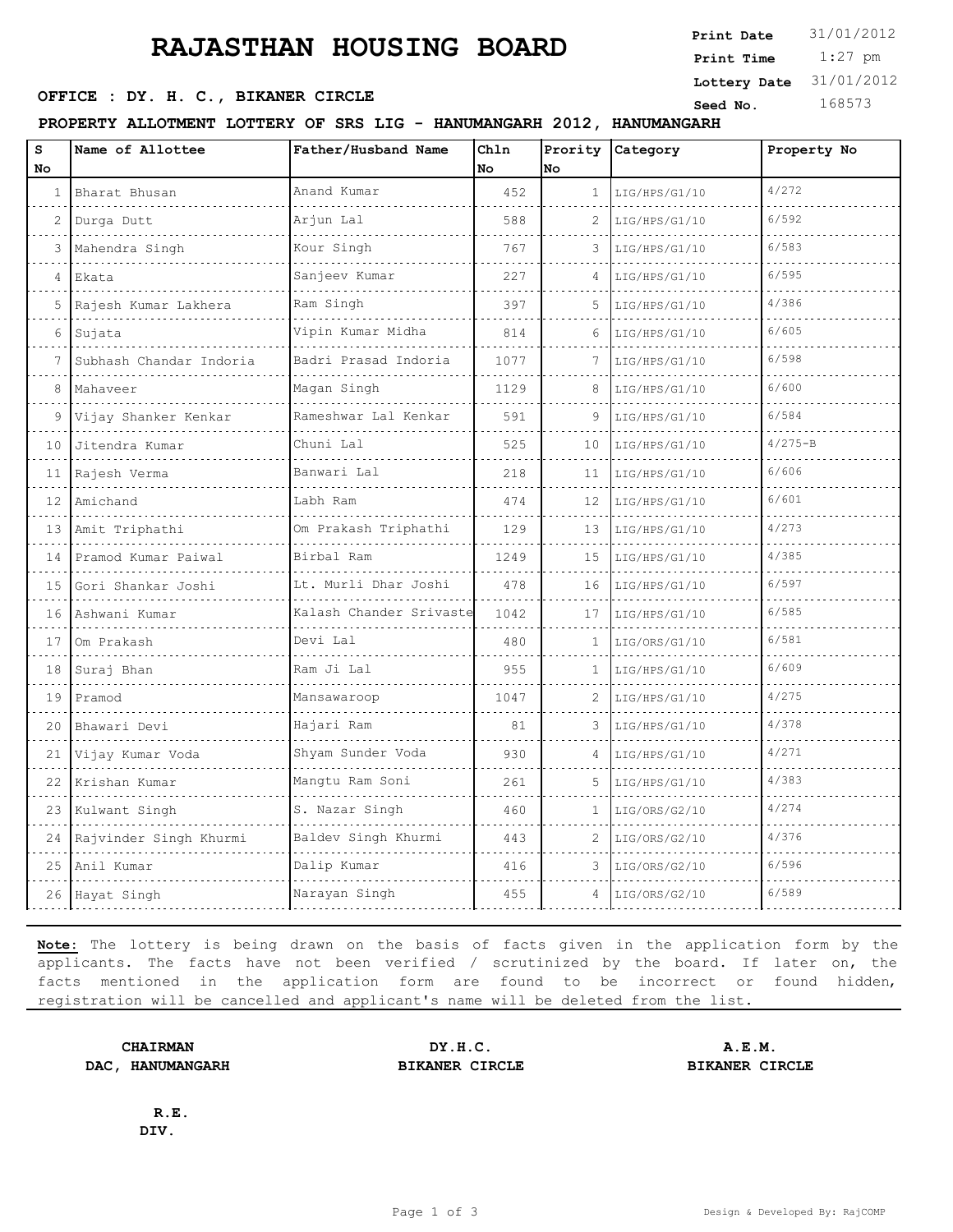## **RAJASTHAN HOUSING BOARD**

**OFFICE : DY. H. C., BIKANER CIRCLE** Seed No. 168573

**PROPERTY ALLOTMENT LOTTERY OF SRS LIG - HANUMANGARH 2012, HANUMANGARH**

| S<br>No | Name of Allottee    | Father/Husband Name               | Chln<br>No | Prority<br>No | Category      | Property No |
|---------|---------------------|-----------------------------------|------------|---------------|---------------|-------------|
| 27      | Nopa Ram            | Tulcha Ram                        | 182        | 5             | LIG/ORS/G2/10 | 4/379       |
| 28      | Sumer Singh         | Mani Ram Singh                    | 134        | 6             | LIG/ORS/G2/10 | 6/588       |
| 29      | Rajveer Singh Punia | Gopal Ram                         | 368        |               | LIG/ORS/G2/10 | 4/377       |
| 30      | Ashfak Ali          | Modh. Nawaj                       | 424        | 8             | LIG/ORS/G2/10 | 6/610       |
| 31      | Khushal Sharma      | Inder Jeet Sharma                 | 665        | $\mathbf{1}$  | LIG/HPS/G2/10 | 4/380       |
| 32      | Rajender Singh      | Manphool Singh                    | 102        | 2             | LIG/HPS/G2/10 | 4/388       |
| 33      | Sohan Lal Arora     | Kashmiri Lal                      | 1049       | 3             | LIG/HPS/G2/10 | 6/603       |
| 34      | Prem Kumar          | Har Chand                         | 1035       | 4             | LIG/HPS/G2/10 | 6/608       |
| 35      | Prem Kumar          | Shadi Ram                         | 509        | 5             | LIG/HPS/G2/10 | $4/275 - A$ |
| 36      | Reema Dhik          | Akashya Veer                      | 276        | 6             | LIG/HPS/G2/10 | 4/387       |
| 37      | Suraj Sharma        | Yashpal Shamra                    | 931        | 8             | LIG/HPS/G2/10 | 4/375       |
| 38      | Mohan Lal           | Hans Raj                          | 65         | 9             | LIG/HPS/G2/10 | 6/591       |
| 39      | Narendra Rohila     | Ved Prakash<br>and a state of the | 1248       | 10            | LIG/HPS/G2/10 | 4/384       |
| 40      | Santosh             | Lt. Chand Ratan                   | 1074       | 11            | LIG/HPS/G2/10 | 6/607       |
| 41      | Ved Pal             | Har Chand                         | 970        | 1             | LIG/HPS/G2/10 | 6/586       |
| 42      | Vishal Midha        | Satventrai Midha                  | 506        | 2             | LIG/HPS/G2/10 | 6/582       |
| 43      | Tarun Singla        | Surendra Singla                   | 827        | 3             | LIG/HPS/G2/10 | 4/381       |
| 44      | Simla Devi          | Lt. Desh Raj                      | 823        | 1.            | LIG/ORS/G4/10 | 6/593       |
| 45      | Mani Ram            | Sajan Ram                         | 978        | 2             | LIG/ORS/G4/10 | 6/599       |
| 46      | Ashok Kumar         | Puran Chand                       | 843        | 1             | LIG/HPS/G4/10 | 6/594       |
| 47      | Suresh Kumar        | Amar Singh                        | 772        | 2             | LIG/HPS/G4/10 | 6/587       |
| 48      | Sandeep Kumar       | Bhadar Ram                        | 988        | 1             | LIG/HPS/G5/10 | 6/604       |
| 49      | Kalawati Devi       | Ram Kishan                        | 943        | 2             | LIG/HPS/G5/10 | 4/382       |
| 50      | Banwai Lal          | Shera Singh                       | 409        | 3             | LIG/HPS/G5/10 | 4/374       |
| 51      | Mahesh Chamria      | Lt Lachi Ram                      | 951        | $\mathbf{1}$  | LIG/HPS/G6/10 | 6/590       |
|         | 52 Darshan Singh    | Kikkar Singh                      | 1075       | $\mathbf{1}$  | LIG/ORS/G8/10 | 4/389       |

**Note:** The lottery is being drawn on the basis of facts given in the application form by the applicants. The facts have not been verified / scrutinized by the board. If later on, the facts mentioned in the application form are found to be incorrect or found hidden, registration will be cancelled and applicant's name will be deleted from the list.

**DAC, HANUMANGARH BIKANER CIRCLE BIKANER CIRCLE**

**CHAIRMAN DY.H.C. A.E.M.**

**R.E. DIV.**

 1:27 pm **Print Date**  $31/01/2012$ **Print Time Lottery Date** 31/01/2012